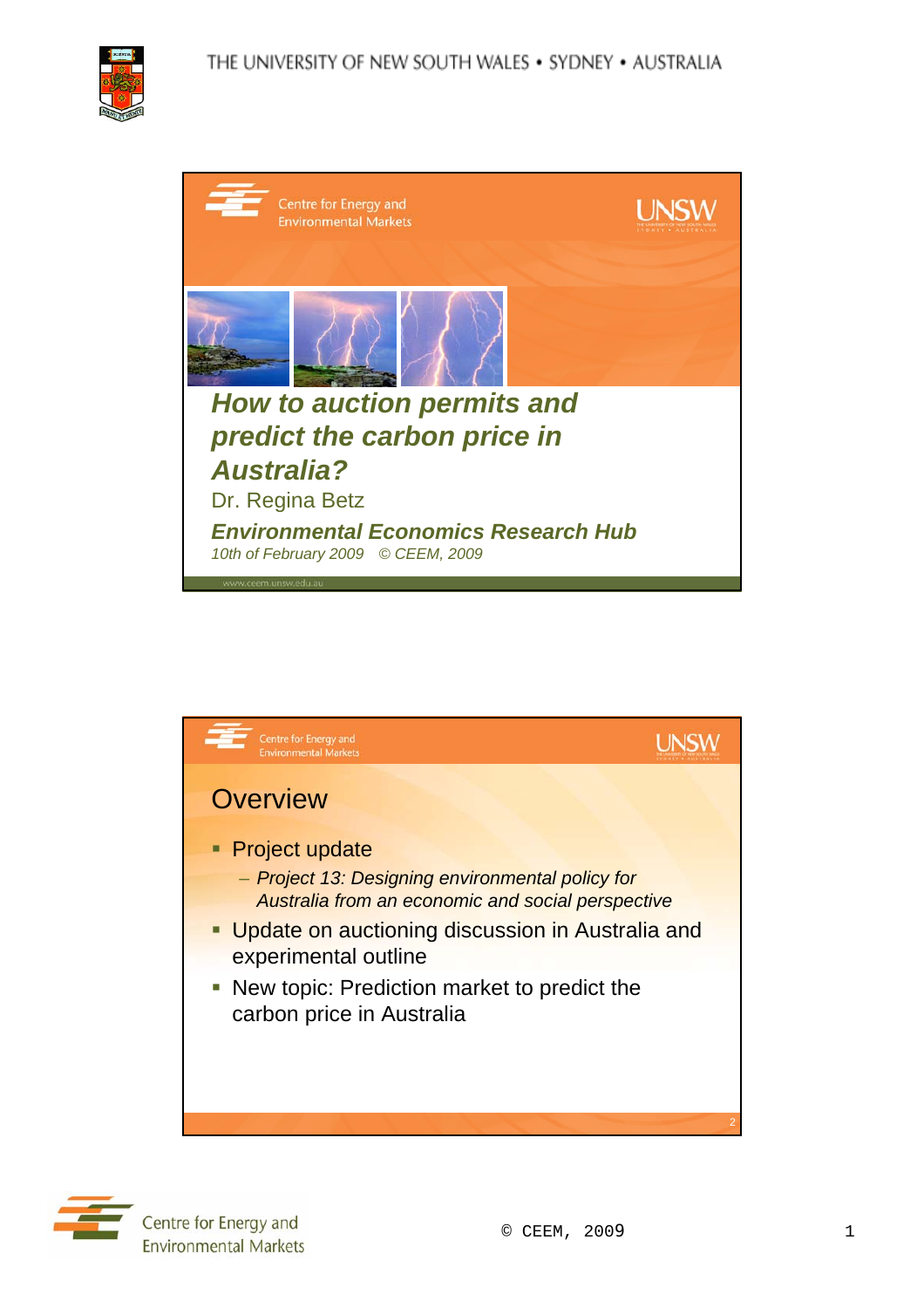

| Centre for Energy and<br><b>Environmental Markets</b>                                        |                                                 |                                                       |  |  |  |  |  |
|----------------------------------------------------------------------------------------------|-------------------------------------------------|-------------------------------------------------------|--|--|--|--|--|
| Overview of topics                                                                           |                                                 |                                                       |  |  |  |  |  |
| <b>Topics</b>                                                                                | <b>Team Members</b>                             | <b>Presentation</b>                                   |  |  |  |  |  |
| <b>Auctioning versus free allocation</b>                                                     |                                                 |                                                       |  |  |  |  |  |
| Evaluation of the efficiency of the EU<br><b>Emissions Trading Futures market</b>            | Oli Sartor<br><b>Paul Twomey</b>                | <b>EERH</b> presentation                              |  |  |  |  |  |
| Impacts of Strategic Market Interaction and<br>Initial Permit Allocation on the Carbon Price | <b>Fvan Calford</b><br><b>Christoph Heinzel</b> | <b>AARES</b> presentation<br>(Wed. Session 9)         |  |  |  |  |  |
| Distributional impacts of free allocation versus<br>auctioning                               | Karsten Neuhoff<br>(Cambridge Uni)              | <b>Chapter of Climate</b><br><b>Strategies Report</b> |  |  |  |  |  |
| Design of Greenhouse Gas Permit auction                                                      | A.I Bostian<br>Paul Twomey                      | <b>EERH</b> presentation                              |  |  |  |  |  |
| <b>Sanction design</b>                                                                       | Phillia Restiani                                | <b>EERH</b> presentation                              |  |  |  |  |  |
| <b>Linkages among Emissions Trading</b><br><b>Schemes(ETS)</b>                               | Frank Jotzo<br>(ANU)                            | <b>EERH</b> presentation                              |  |  |  |  |  |
| <b>Prediction Market</b>                                                                     | AJ Bostian                                      | <b>EERH</b> presentation                              |  |  |  |  |  |
| Potential interaction of renewable energy<br>target and ETS (NEW)                            | Christoph Heinzel<br><b>lain MacGill</b>        | <b>EERH</b> presentation                              |  |  |  |  |  |

| Centre for Energy and<br><b>Environmental Markets</b>                                        |                                                     |                  |
|----------------------------------------------------------------------------------------------|-----------------------------------------------------|------------------|
| Overview of outputs                                                                          |                                                     |                  |
| <b>Topics</b>                                                                                | <b>Status of publications</b>                       | <b>Workshops</b> |
| <b>Auctioning versus free allocation</b>                                                     |                                                     |                  |
| Evaluation of the efficiency of the EU Emissions<br><b>Trading Futures market</b>            | <b>Working Paper in</b><br>progress                 |                  |
| Impacts of Strategic Market Interaction and<br>Initial Permit Allocation on the Carbon Price | <b>Working Paper</b><br>forthcoming                 |                  |
| Distributional impacts of free allocation versus<br>auctioning                               | <b>Chapter of Climate</b><br><b>Strategy Report</b> | September 2008   |
| Design of Greenhouse Gas Permit auction                                                      | 1st Draft                                           | November 2007    |
| <b>Sanction design</b>                                                                       | Working Paper on theory<br>part forthcoming         |                  |
| <b>Linkages among Emissions Trading</b><br><b>Schemes(ETS)</b>                               | 2 Publications                                      | April 2008       |
| <b>Prediction Market</b>                                                                     | Working Paper in<br>progress                        |                  |
| Potential interaction of renewable energy<br>target and ETS (NEW)                            | Just started                                        |                  |
|                                                                                              |                                                     | 4                |

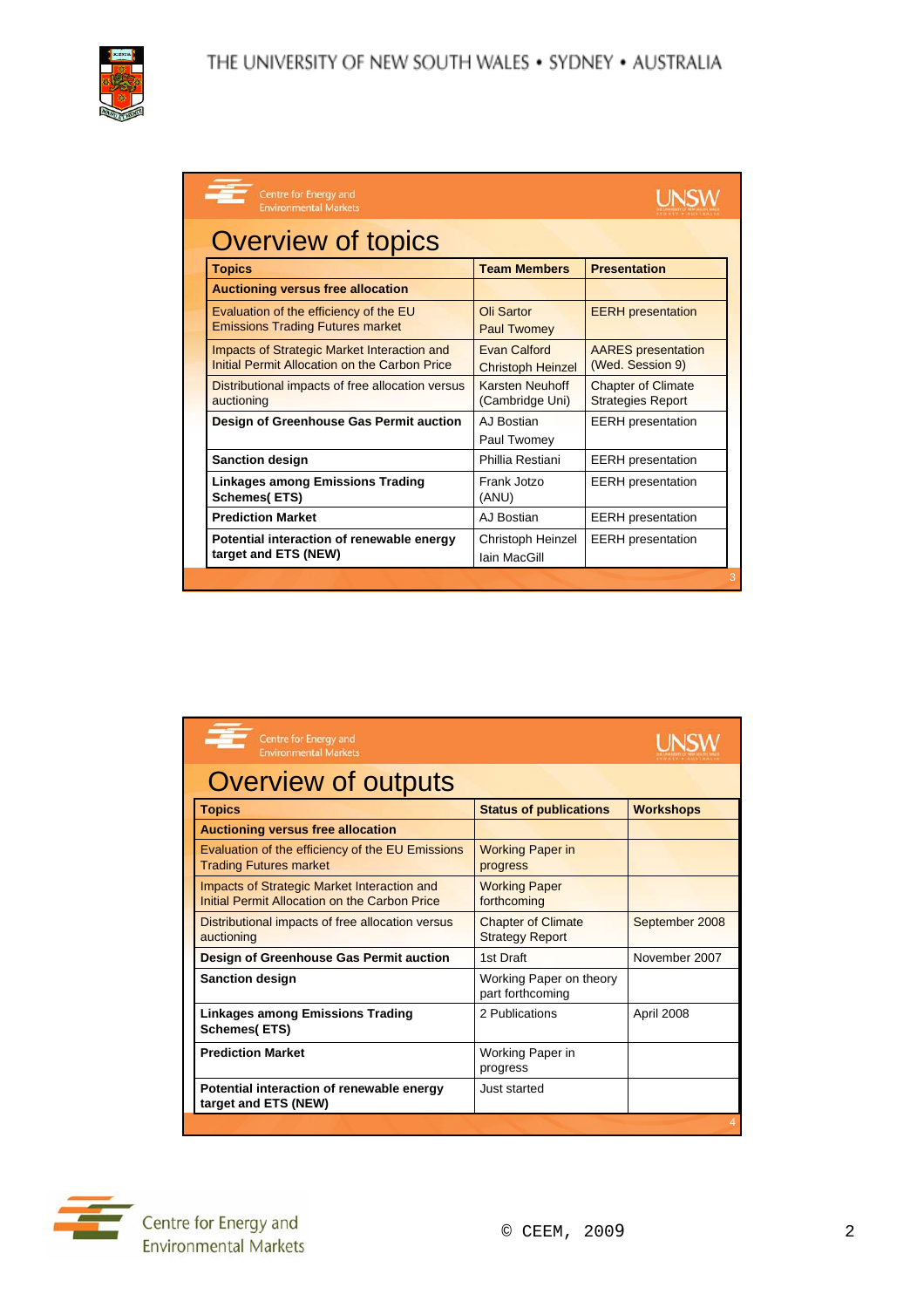

| Centre for Energy and<br><b>Environmental Markets</b>                                                                                                                                                  |  |
|--------------------------------------------------------------------------------------------------------------------------------------------------------------------------------------------------------|--|
| How to auction?                                                                                                                                                                                        |  |
| Many different options exist to design the auction:<br>sealed-bid vs. open-bid, dynamic vs. static, uniform price<br>vs. pay as your bid                                                               |  |
| • Challenge:<br>- Multi-unit, multi-item (different vintages) auctions                                                                                                                                 |  |
| - Trade-off between simple vs. complex design and efficiency for<br>the type of good (e.g. Simultanious auctions seem to be favoured<br>in a multi item setting when partial substitution is possible) |  |
| • White Paper: Simultaneous clock auctions with intra-<br>round and proxy bidding held monthly                                                                                                         |  |
| • CERF/EERH-Project: Test different designs<br>experimentally to see if complexity outweights efficiency,<br>compared to the more simple design                                                        |  |
|                                                                                                                                                                                                        |  |



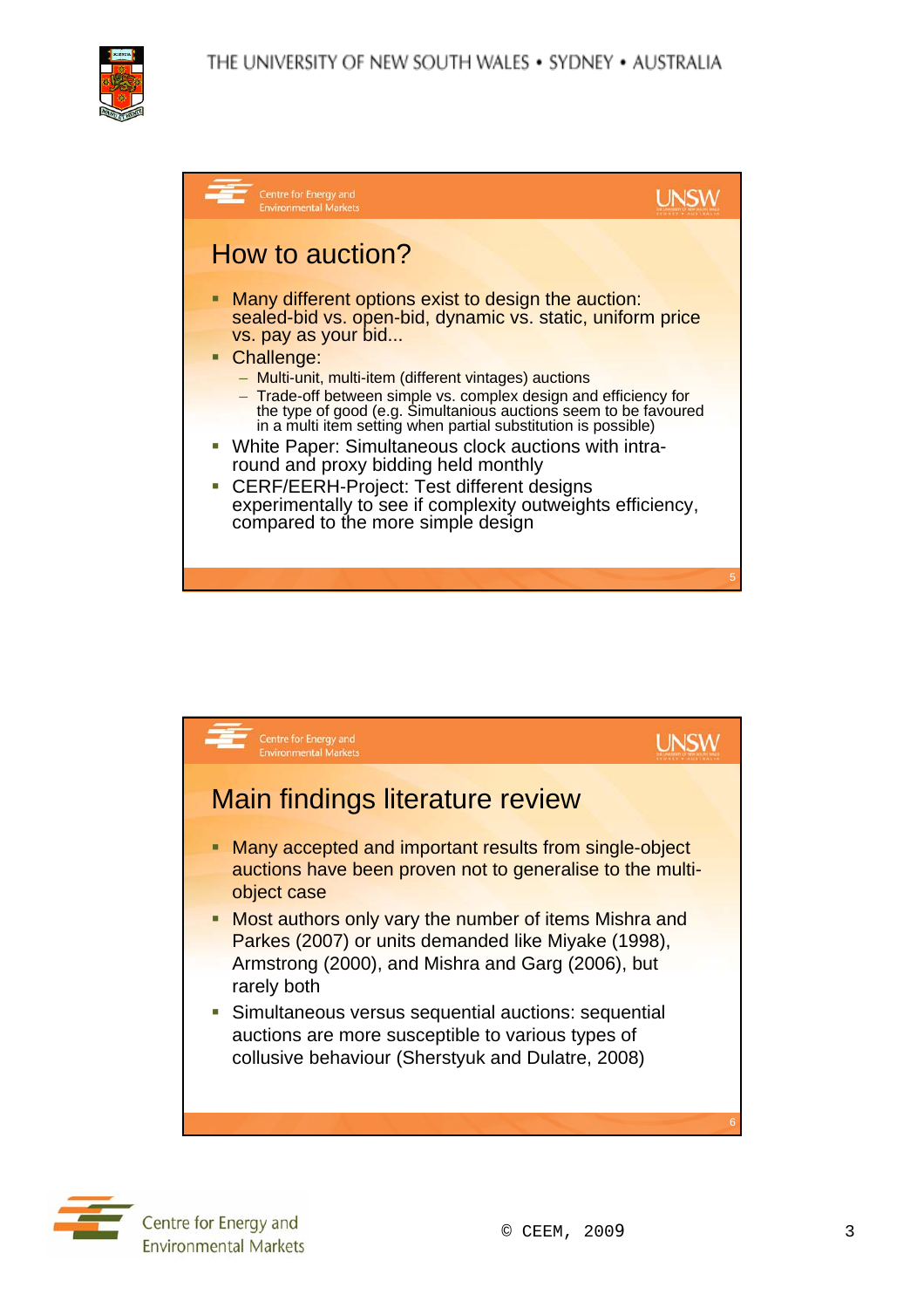





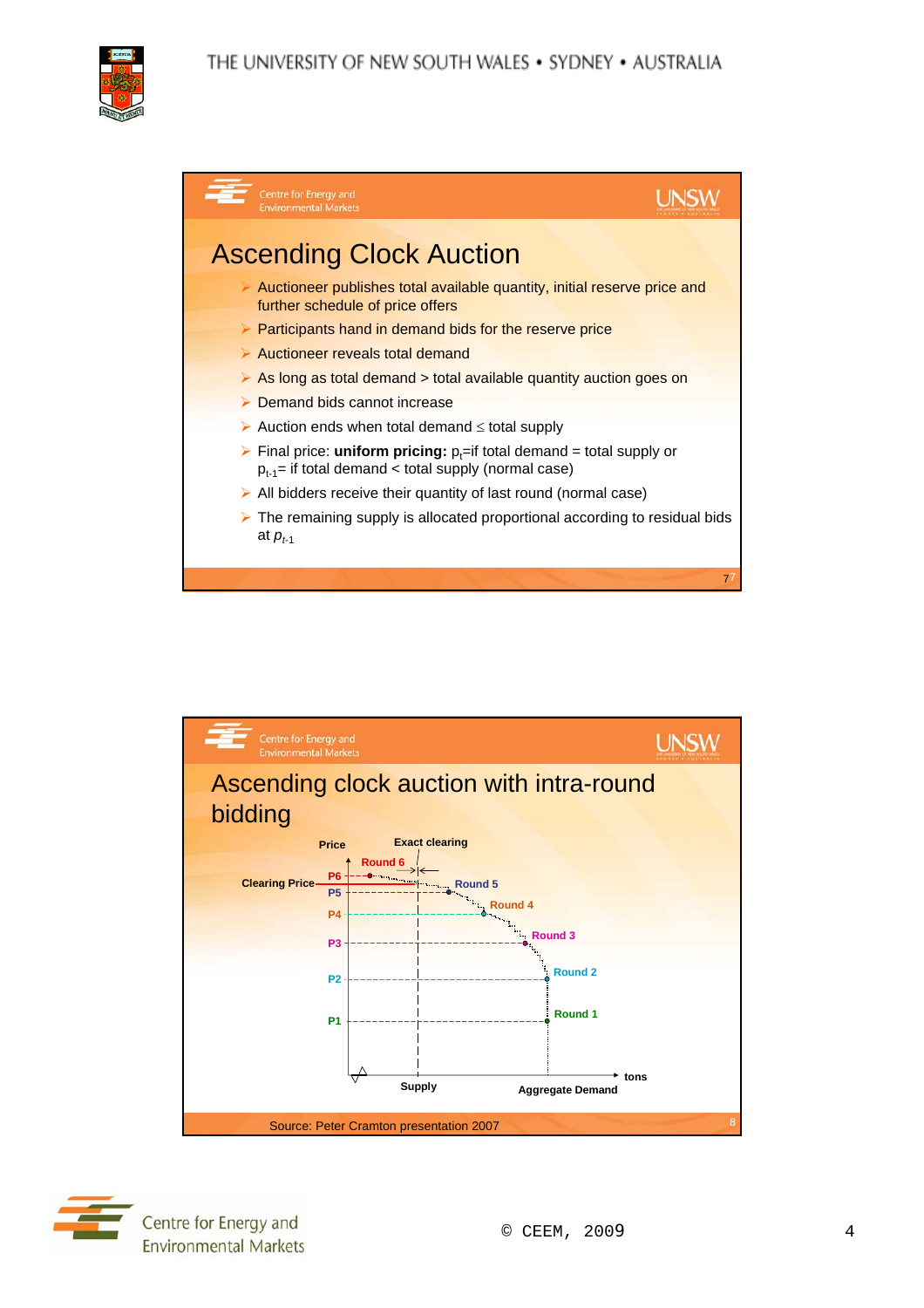

|                               | <b>Environmental Markets</b>                                                                                      |                             |      |            |                 |         |  |             |         |      |                               |         |  |      |
|-------------------------------|-------------------------------------------------------------------------------------------------------------------|-----------------------------|------|------------|-----------------|---------|--|-------------|---------|------|-------------------------------|---------|--|------|
|                               | <b>Timing and frequency</b>                                                                                       |                             |      |            |                 |         |  |             |         |      |                               |         |  |      |
|                               |                                                                                                                   |                             |      |            |                 |         |  |             |         |      |                               |         |  |      |
|                               |                                                                                                                   |                             |      |            |                 |         |  |             |         |      |                               |         |  |      |
|                               | Box 9.9: Possible timing of auctions and proportion of permits available at each                                  |                             |      |            |                 |         |  |             |         |      |                               |         |  |      |
|                               | auction in 2009-0 to 2011-12                                                                                      |                             |      |            |                 |         |  |             |         |      |                               |         |  |      |
|                               |                                                                                                                   |                             |      |            |                 |         |  |             |         |      |                               |         |  |      |
|                               | <b>Financial years</b>                                                                                            |                             |      |            |                 |         |  |             |         |      |                               |         |  |      |
|                               | 2009-10                                                                                                           |                             |      |            |                 | 2010-11 |  |             |         |      |                               | 2011-12 |  |      |
|                               | Vintage Jan Feb Mar Apr May Jun                                                                                   |                             | Jul  | Aug<br>Sep | Oct Nov Dec Jan |         |  | Feb Mar Apr | May Jun |      | Jul Aug Sep Oct Nov Dec       |         |  |      |
| 2010-11<br>2011-12            |                                                                                                                   | 1/16 1/16 1/16              |      |            |                 |         |  |             |         |      | 1/16 1/16 1/16 1/16 1/16 1/16 |         |  | 1/16 |
|                               |                                                                                                                   | 1/16 1/16 1/16<br>1/16 1/16 |      |            |                 |         |  |             |         | 1/16 |                               |         |  |      |
|                               |                                                                                                                   |                             | 1/16 |            |                 |         |  |             |         | 1/16 |                               |         |  |      |
|                               |                                                                                                                   |                             |      |            |                 |         |  |             |         | 1/16 |                               |         |  |      |
|                               | <b>Transition</b>                                                                                                 |                             |      |            |                 |         |  |             |         |      |                               |         |  |      |
|                               | Note: Entries represent the fractions of permits from each vintage year cap excluding administrative allocations. |                             |      |            |                 |         |  |             |         |      |                               |         |  |      |
| 2012-13<br>2013-14<br>2014-15 |                                                                                                                   |                             |      |            |                 |         |  |             |         |      |                               |         |  |      |
|                               |                                                                                                                   |                             |      |            |                 |         |  |             |         |      |                               |         |  |      |
|                               |                                                                                                                   |                             |      |            |                 |         |  |             |         |      |                               |         |  |      |
|                               | At most 4 simultaneous clocks                                                                                     |                             |      |            |                 |         |  |             |         |      |                               |         |  |      |
|                               | Problem of demand shifting between clocks, therefore mobility                                                     |                             |      |            |                 |         |  |             |         |      |                               |         |  |      |

| Centre for Energy and<br><b>Environmental Markets</b> |               |                             |
|-------------------------------------------------------|---------------|-----------------------------|
| Experimental outline (treatments)                     |               |                             |
|                                                       |               |                             |
|                                                       | <b>Clock</b>  | <b>Sealed-Bid</b>           |
| Sequential<br><b>Oldest to newest</b>                 |               | <b>Highest rejected bid</b> |
| <b>Simultaneous</b><br><b>Unlinked</b>                |               | <b>Highest rejected bid</b> |
| Simultaneous<br>Linked                                | Mobility rule | Bin sorting                 |
| Compare efficiency of those different auction types   |               |                             |
|                                                       |               | 10                          |

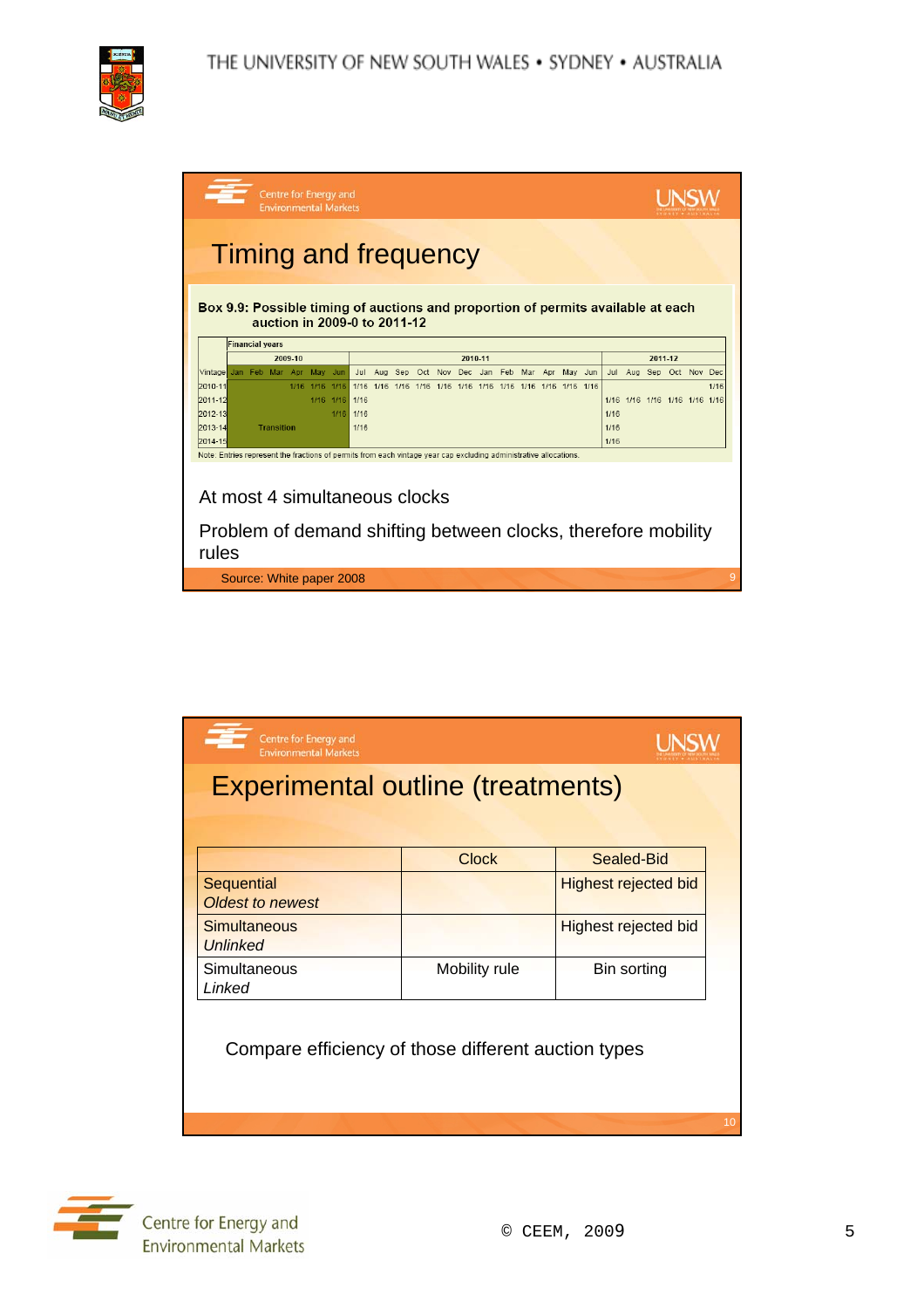